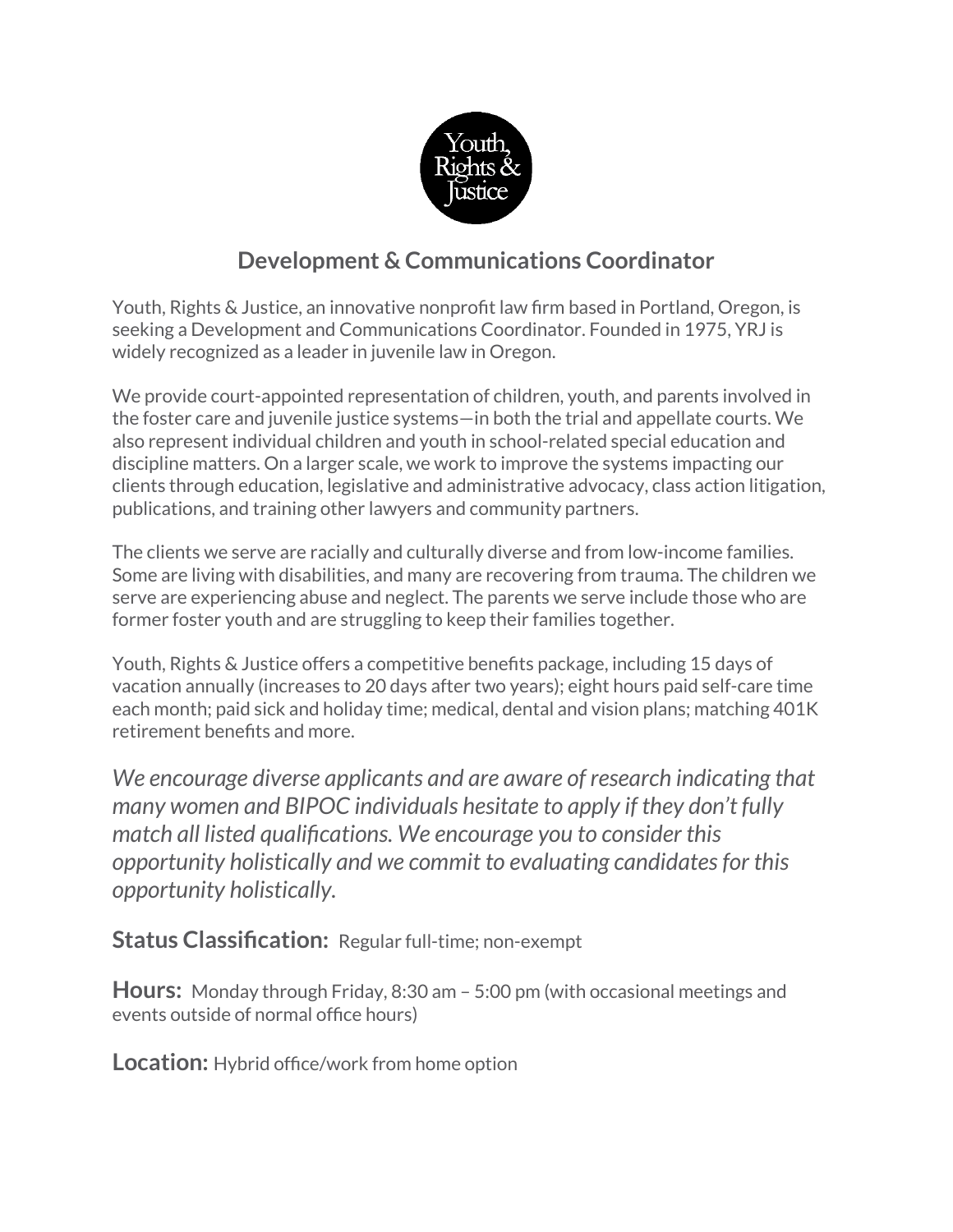# **Salary Range:** \$46,000-58,000 depending on experience

#### **Reports to:** Development Director

**Summary:** The Development & Communications Coordinator supports the Development Director and Executive Director with all aspects of the organization's fundraising efforts and in crafting and implementing an effective print, digital, and media communications strategy for the organization.

## **Duties and Responsibilities:**

### **Development**

- Work with Development Director on development strategies and implementation. Act as primary collaborator and support to Development Director regarding all fundraising activities.
- Collaborate with Development Director to write and manage development communications around campaigns such as Giving Tuesday, Give!Guide and Gala.
- Staff all events, helping to manage on-site production and clean-up.
- Manage event database and coordinate communications and follow-up activities.
- Ensure that all donors are thanked in a timely manner with personalized acknowledgements. Work with Executive Director and Development Director on assigning major donor thank you notes and calls.
- Enter, manage data and run reports in DonorPerfect, Greater Giving and other databases. Track results of giving campaigns in donor software to analyze effectiveness of fundraising efforts.
- Run mailing lists from Donor Perfect, manage NCOA changes, and other database record maintenance.
- Work with event vendors to ensure successful planning and implementation of special events.
- Coordinate and train event volunteers.
- Process donations. Track development finances, including invoicing, check deposits, gifts in kind, receipting, reporting and grant records. Reconcile development finance records annually during audit and monthly with bookkeeper.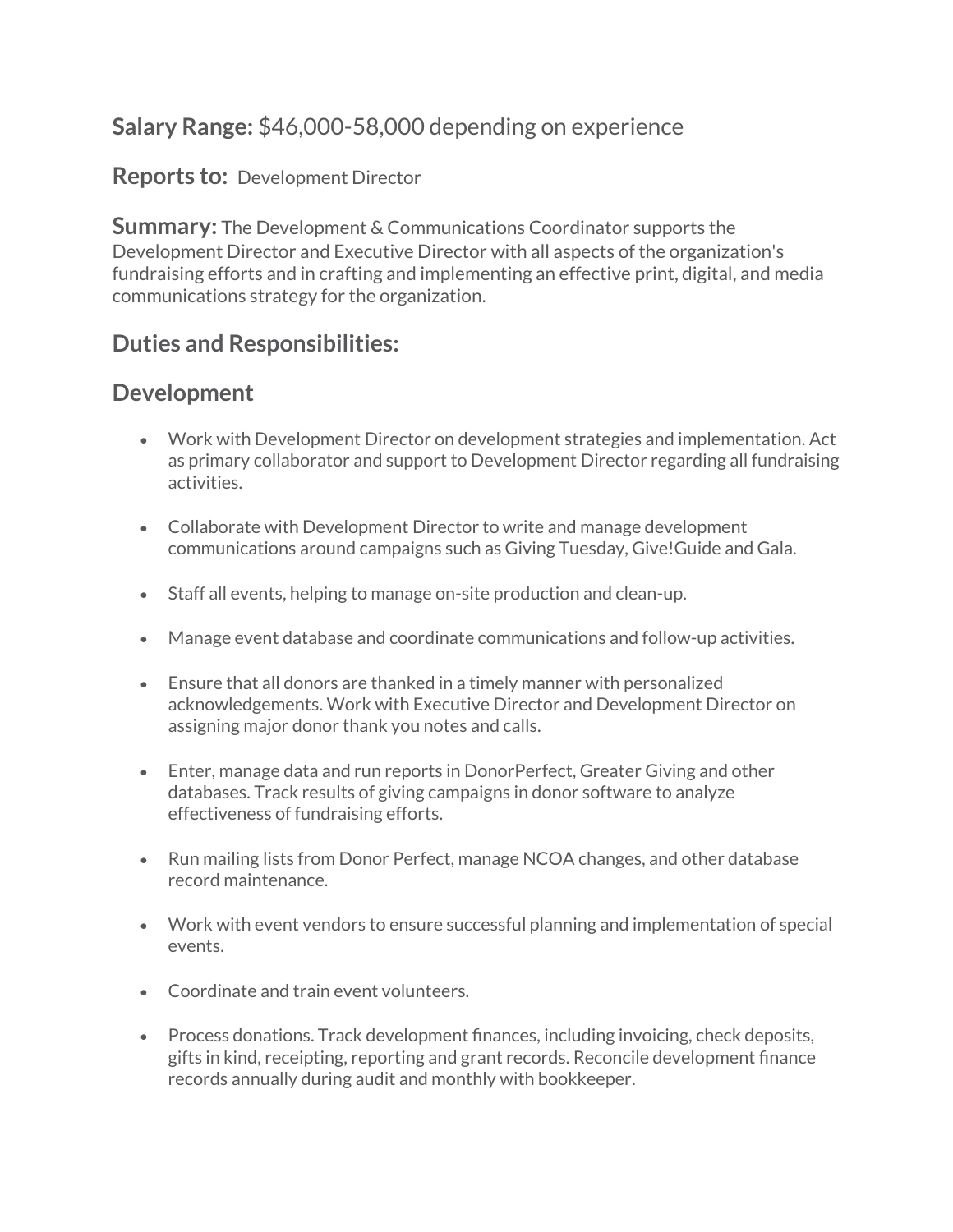- Schedule and take minutes for Development Committee meetings.
- Manage and file correspondence and other paperwork.
- Schedule meetings for Development Director and Executive Director with donors and prospective donors.
- Manage data regarding prospects and planning.

## **Grants Coordination**

- Work with contract grant writer, Development Director and Executive Director to review and provide support materials for grant proposals.
- Share news about grant funding with other supporters via the email newsletter, website, and social media.
- Manage and file correspondence and other paperwork.

### **Communications**

- Collaborate with the Development Director and management team to develop content that strengthens the organization's brand, and promote all fundraising and community engagement initiatives.
- Utilize a wide array of technology platforms including email marketing,, donor databases, , project management, website, analytics and social media — to foster engagement and support of YRJ.
- Manage content and design emails, monthly e-newsletters, invitations, signage, programs, display ads, and other materials using Constant Contact and Canva.
- Create content for all YRJ digital communications platforms..stay informed about news and issues related to foster care, juvenile justice, education, and other issues related to the work to maintain up-to-date messaging.
- Track and report on social and digital engagement and continually recalibrate marketing approaches.
- Work with Development Director and Executive Director to write content and edit the Annual Report.
- Manage and maintain website to ensure that it is up-to-date and accurate. Work with contract web designer to make major updates as needed.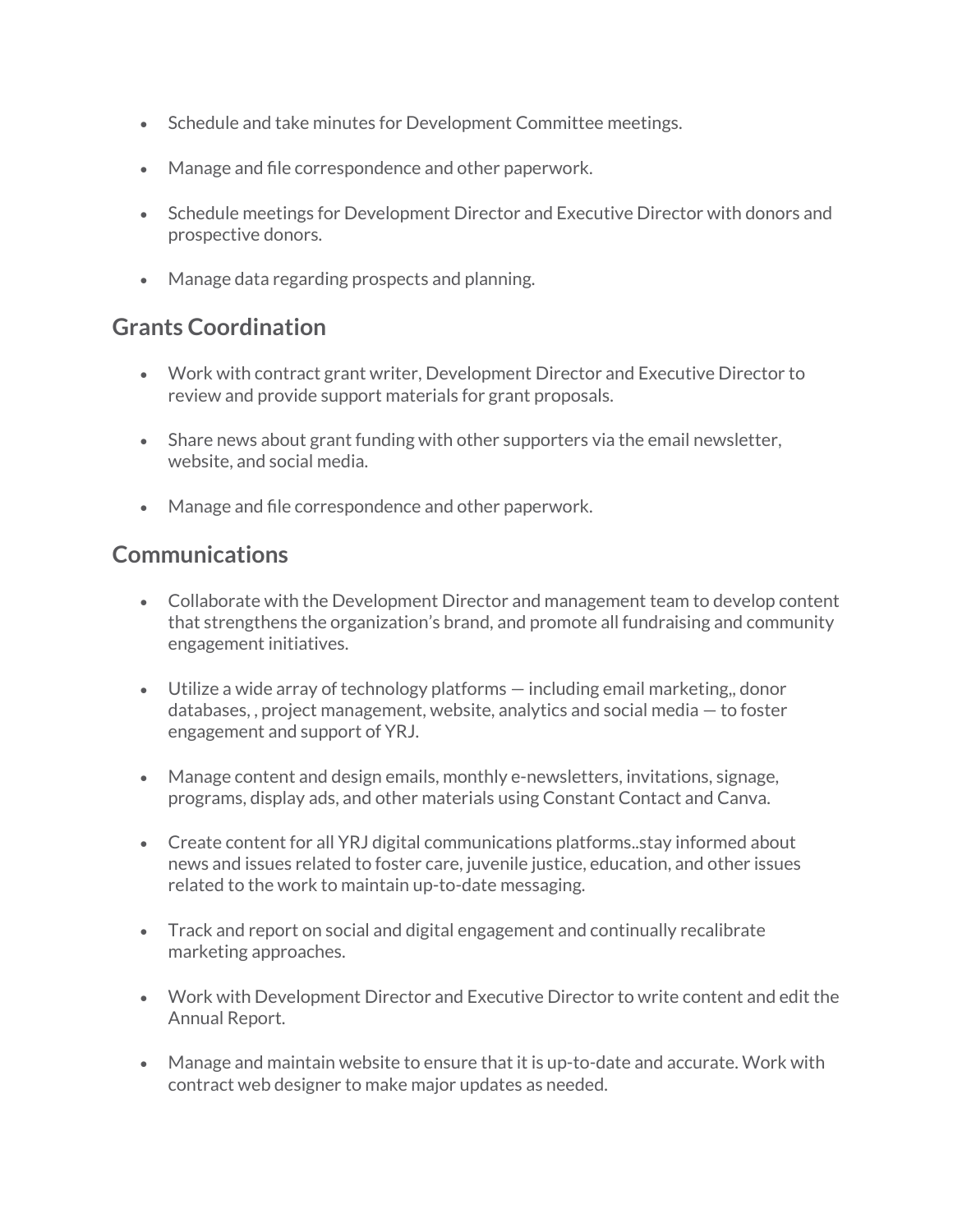- Develop promotional materials for all YRJ fundraising events and campaigns, as well as some program-related materials.
- Oversee all contractors related to communications, graphic design, printing and mailing services to ensure timely completion of jobs.
- Work with Development Director and Executive Director to identify media opportunities and coordinate as appropriate.

#### **Skills:**

- Exceptional oral and written communication skills.
- Ability to follow detailed instructions.
- Outstanding computer skills are required in the following: Windows, MS Office Suite, including PowerPoint, Excel, and advanced mail merge functions, social media and email marketing platforms.
- Experience with the following programs and databases is a plus:, Constant Contact, Canva, Greater Giving, and DonorPerfect.
- Time Management: be able to work well under pressure, multitask and be flexible with the changing demands of the workload.
- Ability to be professional and maintain confidentiality of sensitive matters and respond effectively to such situations.
- Focused and self-directed.
- Solution-oriented and the ability to problem solve.
- Strong interpersonal skills.

# **Preferred Qualifications:**

- Passionate about social justice and interested in working to protect human and civil rights.
- Strong interest in building and supporting successful development campaigns and special events.
- Strong ability to communicate internally and externally about the mission of YRJ and related issues. Experience with communications activities including community outreach, fundraising, and special event management.